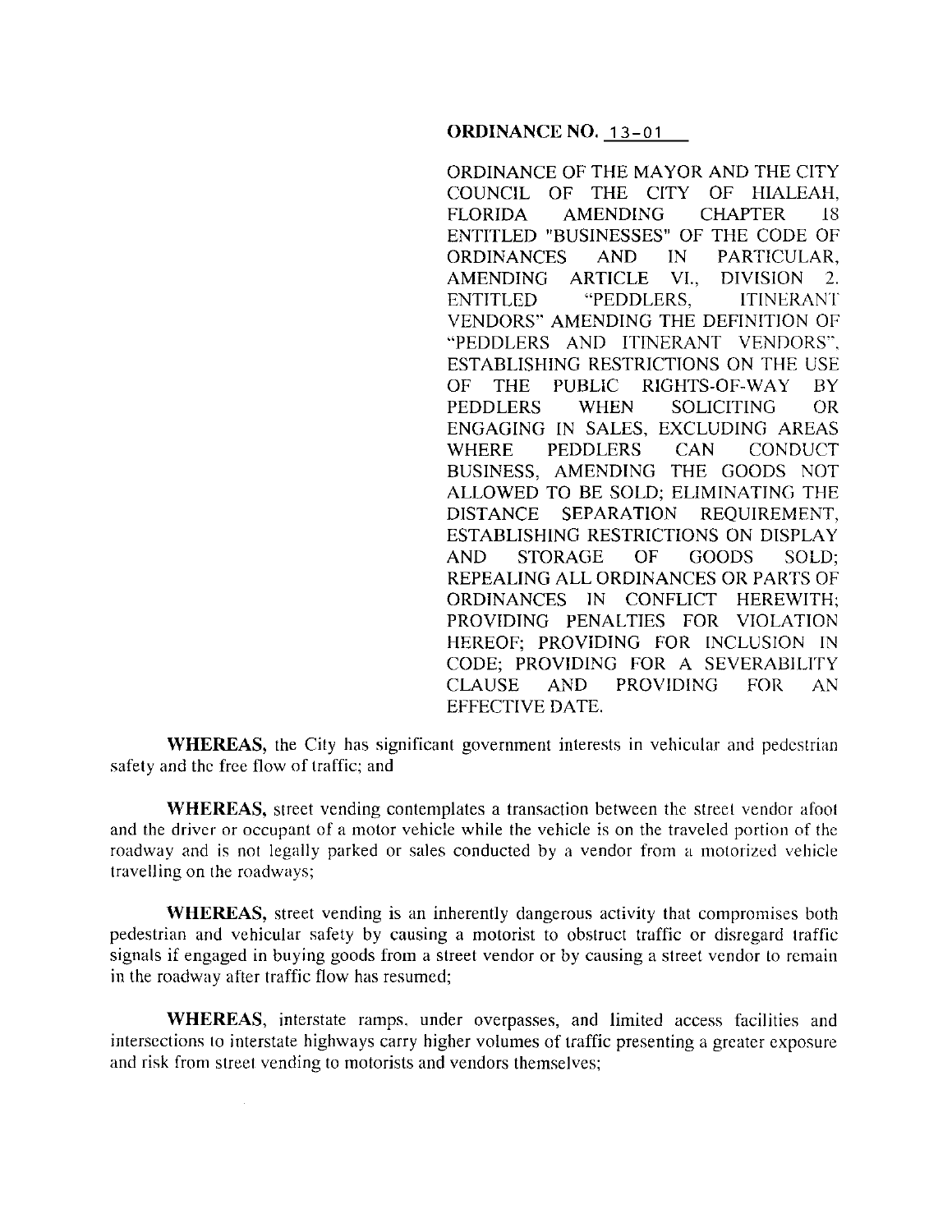**WHEREAS,** the purpose and intent of this ordinance is to restrict the conduct of street vending on the roadways where the safety of vehicular and pedestrian traffic is paramount;

**WHEREAS,** the street vendors presently store and display their merchandise openly in the public rights-of-way and on private property without regard to the intended use of the public rights-of-way, safety of the pedestrians using the public rights-of-way, or the general requirement in the City's zoning code in all commercial and industrial districts that all storage of products and materials be entirely within a building and the specific prohibition against the operation of open air markets, bazaars and flea markets in the City's retail commercial district;

**WHEREAS,** street vendors in the conduct of their lawful business activity should enjoy co-terminous rights on private property as would the owners themselves to display or store merchandise; and

**WHEREAS,** the purpose and intent of this ordinance is to restrict the conduct of street vending as it concerns the display and storage of their merchandise on the public rights-of-way and public property to preserve safety and order in the use of the public rights-of-way and to equally enforce the provisions of the City's zoning code.

NOW, THEREFORE, BE IT ORDAINED BY THE MAYOR AND THE CITY COUNCIL OF THE CITY OF HIALEAH, FLORIDA, THAT:

**Section 1:** Chapter 18 entitled "Businesses", of the Code of Ordinances of the City of

Hialeah, Florida, is hereby amended to read as follows:

Chapter 18

# **BUSINESSES**

• • •

# **ARTICLE VI. PEDDLERS, SOLICITORS, ITINERANT VENDORS**

 $\star$   $\star$   $\star$ 

# Sec. **18-301.- Definitions.**

The following words, terms and phrases, when used in this division, shall have the meanings ascribed to them in this section, except where the context clearly indicates a different meaning:

*Peddlers* and *itinerant vendors* include all retail, wholesale, and/or service providers, when conducting business other than from an inspected building constructed and maintained in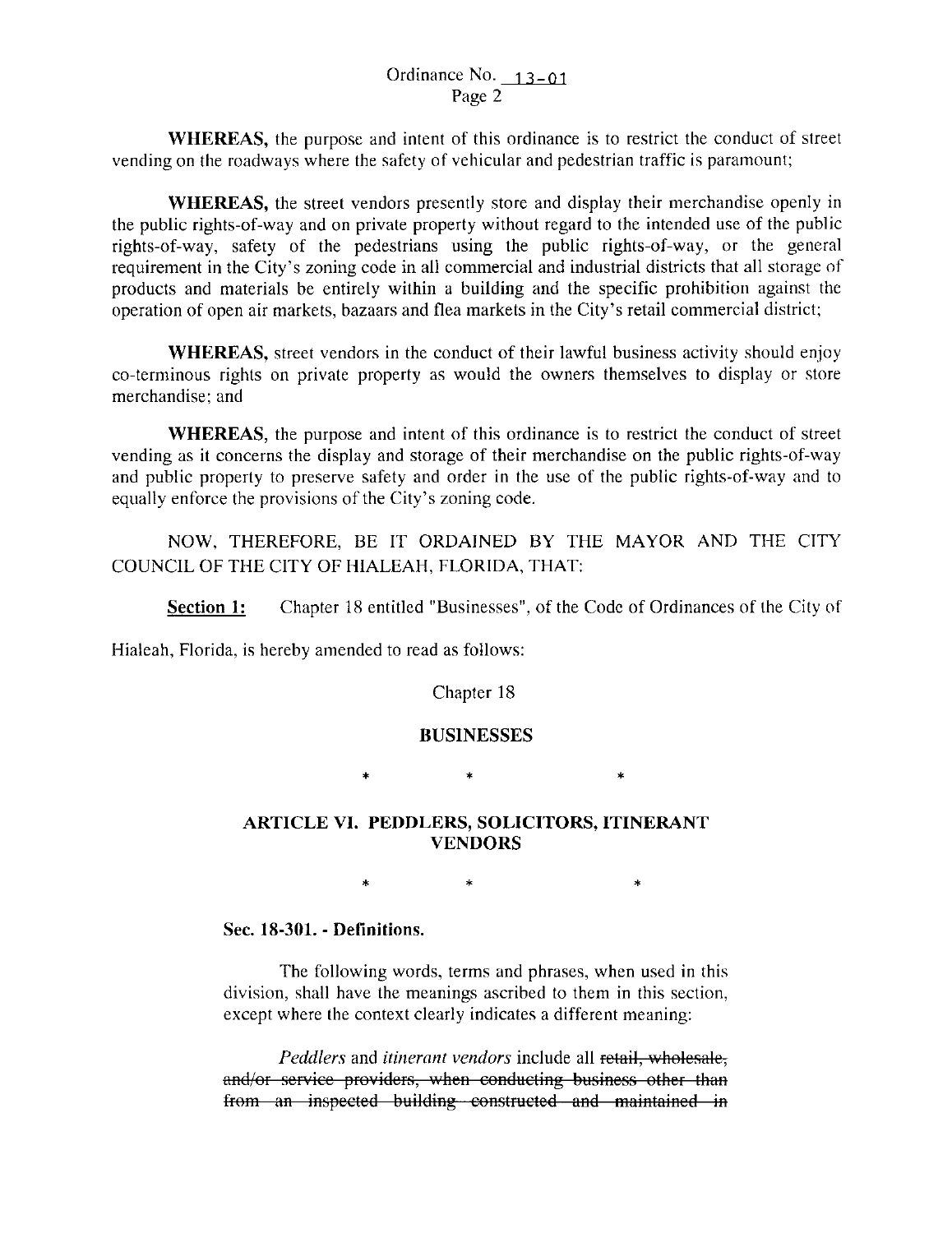# Ordinance No.  $13-01$ Page 3

accordance with the South Florida Building Code and all applicable life safety codes persons going from place to place for the purpose of selling or offering for sale, any goods, merchandise or wares for immediate delivery of the goods, merchandise, or wares at the time the order is taken, whether or not using a wagon, pushcart or other vehicle, This definition does not include delivery of any item previously ordered, the sale of items along delivery routes, solicitation of orders by sample where the goods are not delivered at the time the order is taken, or food truck operators.

# **Sec. 18-302. - Sales or solicitations on the public right-of-way, Sstopping or parking to do business in one location.**

A peddler and/or itinerant vendor, whether operating as a pedestrian or from a fully mobile truck, van, cart, bicycle, or other vehicle, is prohibited from stopping and/or parking or doing business at any one location, except when actually involved in the eompletion of a sales transaction with a member of the public and then for no more than ten minutes.

A peddler or itinerant vendor cannot, as a result of any conduct related to his/her solicitation or sales, obstruct, delay, hinder, interfere with or impede the free flow of vehicular traffic on the roadways or pedestrian traffic on the sidewalks. A peddler or itinerant vendor soliciting or conducting sales on foot must observe all pedestrian traffic regulations. No peddler or itinerant vendor soliciting or conducting sales on foot can permanently stop or remain at any one location on public property; or private property (unless allowed for by zoning), for the purpose of soliciting, displaying goods, merchandise or wares, or conducting sales. Nothing in this section shall be interpreted to authorize a peddler or itinerant vendor to stop or remain at any one location on private or public property with such regularity and permanency that would lead a reasonable person to believe the location is the vendor's fixed business location.

A peddler or itinerant vendor soliciting or engaging in sales of goods, merchandise or wares from a vehicle allowed to be safely operated on public roadways shall observe all rules of traffic. Prior to engaging in the sale of goods, merchandise or wares, the peddler or itinerant vendor must exit the roadway safely and properly park his/her vehicle in an area designated for parking. If parking on private property, the vendor must have the property owner's authorization. Once the sale or sales of goods, merchandise or wares have been completed, the peddler or itinerant vendor must return to circulate on the roadways if he or she intends to continue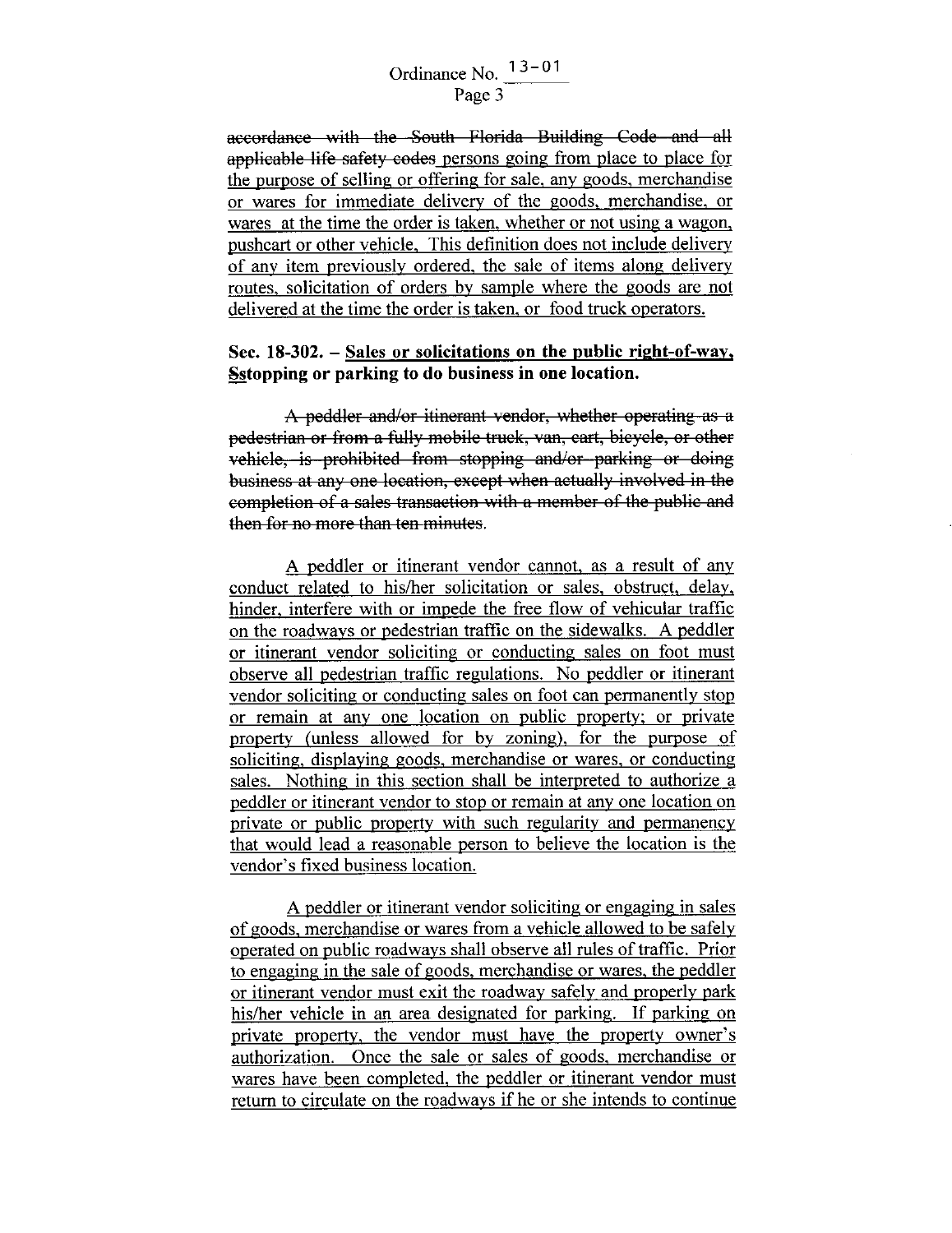# Ordinance No.  $\frac{13-01}{\text{Page } 4}$

soliciting sales for the goods, merchandise or wares offered. A peddler or itinerant vendor soliciting or conducting sales of goods, merchandise or wares from a vehicle cannot permanently stop or park at any one location on public or private property for the purpose of soliciting from their vehicle, advertising or displaying their goods merchandise or wares from their vehicle or conducting sale of goods merchandise or wares from their vehicle. A peddler or itinerant vendor operating from a vehicle must continuously drive their vehicle on the roadways in order to solicit, advertise or display their goods merchandise or wares. Nothing in this section shall be interpreted to authorize a peddler or itinerant vendor operating from a vehicle to stop or park at any one location on private or public property with such regularity and permanency such that would lead a reasonable person to believe the location is the vendor's fixed business location. There shall be a rebuttable presumption that a vendor has established a fixed business location in violation of this section if the vehicle is stopped or parked at any one location on private or public property for a period of time exceeding thirty minutes when no sales are taking place, the goods, merchandise or wares are on display and the vendor is advertising or soliciting sales. The peddler or itinerant vendor shall not utilize any artifice or scheme to circumvent the intent of this section.

# **Sec. 18-303. - Prohibition Restrictions on location and goods allowed.**

(a) Solicitations or sales on the public rights-of-way are prohibited at the following locations:

(i) At or within 300 feet of an entrance or exit ramp to a limited access highway, at or within 300 feet of an intersection to a limited access highway entrance or exit ramp, under or within 300 feet of an overpass, or at or within 300 feet of a limited access facility; and

(iil Within designated school zones during the posted hours when school is in session.

to sell: (b) Peddlers or itinerant vendors shall not sell or offer

> (i) raw, unprepared, or uncooked meats, poultry, fish or seafood within city limits $\cdot$ ; and

> (ii) any food item, except non-hazardous food as determined by federal or state laws, prepared in a food service establishment required to be licensed and inspected by the Division of Hotels Restaurant of the Florida Department of Business and Professional Regulation.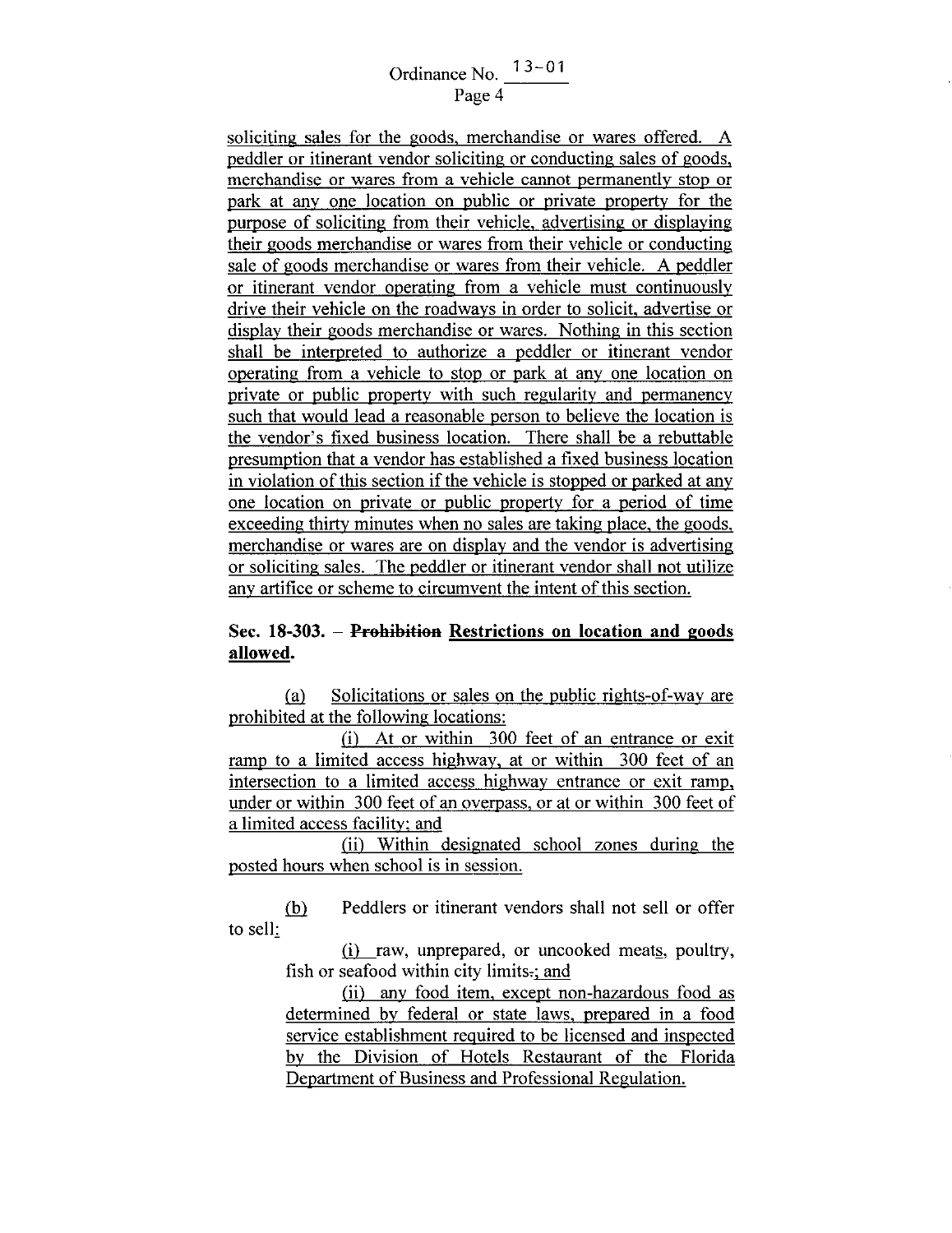**Sec. 18-304. - Display, Storage, or PloeetingPlacement of supplies, merchandise or equipment on public or private property.** 

All supplies, materials, merchandise, and/or equipment used by a peddler and/or itinerant vendor or within the mobile unit from which the peddler and/or itinerant vendor is conducting business shall not be permitted to be placed upon either public or private property for the purpose of facilitating the offering of merchandise and/or services to the public.

No inventory of goods, merchandise or wares offered for sale, supplies, materials. containers, contraptions, stands, carts, boxes, signs or any other property shall be placed or stored on any portion of the public right-of-way, including the sidewalk or swale. A peddler or itinerant vendor shall not craft. arrange. package or otherwise engage in any activity required to prepare or make the goods, merchandise or wares available for purchase on any portion of the public right-of-way, including the sidewalk or swale.

Any inventory of goods, merchandise or wares, samples, materials or supplies, if stored on private property. must be stored with the prior written approval of the property owner, within the confines of a building or shed erected. kept, and maintained pursuant to Code or in an area lawfully designated for storage and out of the public's view. There shall be no outside storage permitted. A peddler or itinerant vendor soliciting or conducting sales on foot may store inventory, merchandise, samples, materials or supplies within the peddler's or itinerant vendor's vehicle so long as the vehicle is properly parked in an area designated for public parking or properly parked in an area designated for parking on private property as authorized in writing by the property owner. The peddler or itinerant vendor must provide proof of authorization upon request by a code inspector or license inspector. The peddler or itinerant vendor soliciting or conducting sales on foot may display, with the intent of soliciting sales, only as much of the goods, merchandise or wares as the peddler or itinerant vendor can carry on the peddler's or itinerant vendor's person. The prohibition against outside storage or display of goods, merchandise, wares, samples, materials or supplies. does not apply to peddlers or itinerant vendors soliciting or conducting sales from a vehicle driven on the roadway and where the storage or display of goods, merchandise, wares, samples, materials or supplies is incidental to the conduct of a sale while parked on private or public property,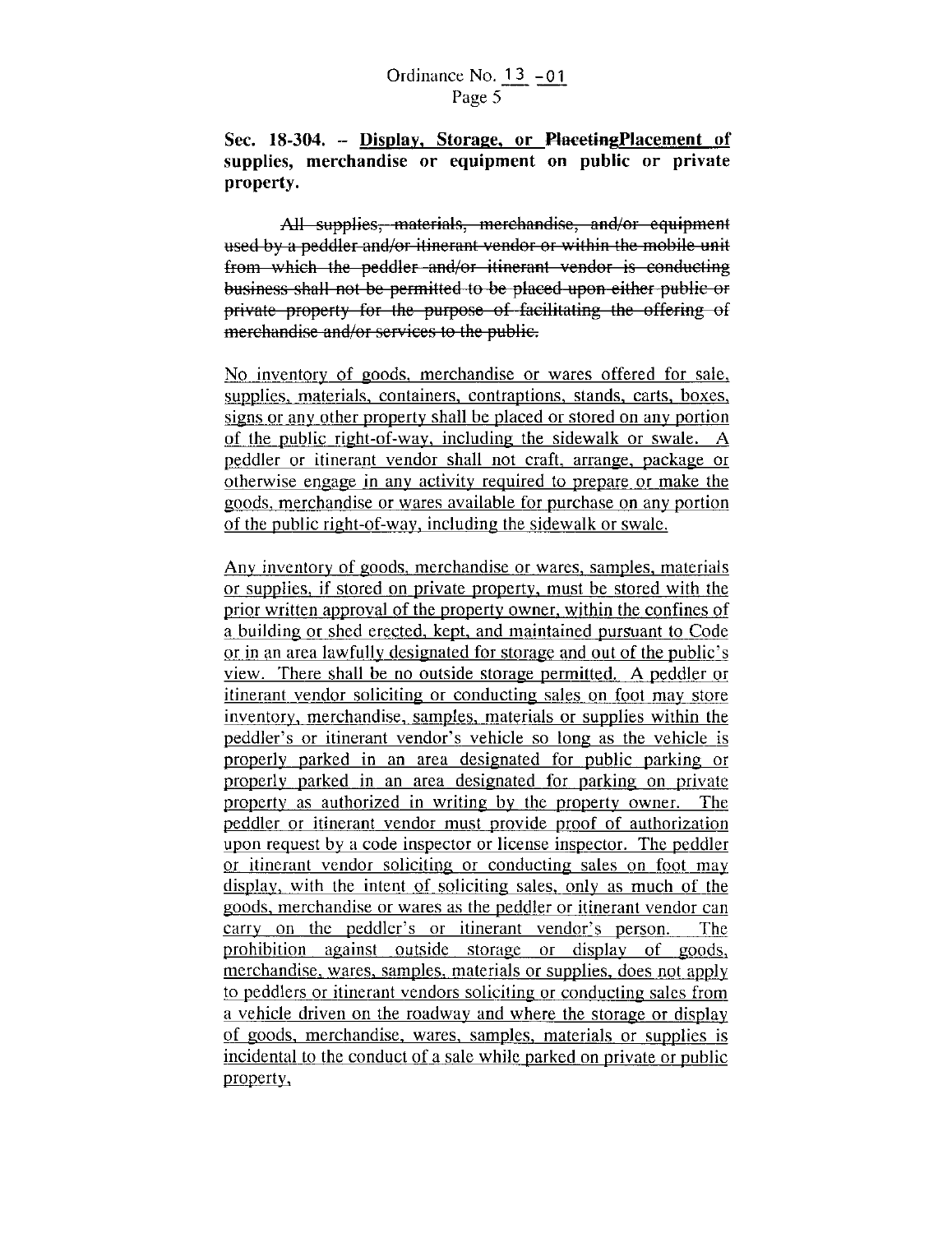\*

\*

#### **Sec. 18-306. - Distance separation.**

\*

There shall be a minimum distance separation of 300 feet for peddlers and itinerant vendors to conduct business from the physical location of a leased or owned space or premises in which the same or similar merchandise, goods or services are being offered for sale or sold as that offered for sale or sold by the peddler or itinerant vendor.

#### **Sec. 18-307. ·Application.**

The application for a peddler or an itinerant vendor's license shall include the following information:

(I )Name, home and business address of the applicant, and name and address of the owner, if other than the applicant, of the vending business, stand or motor vehicle to be used in the operation of the vending business.

 $(2)A$  description of the food goods or merchandise to be sold.

 $(3)$ A description and photograph of any stand or motor vehicle to be used in the operation of the business, including the license and registration number of any motor vehicle used in the operation of the business.

(4)Three two-inch by two-inch prints of a full-face photograph, taken not more than 30 days prior to the application date, of any person who will sell, or offer for sale, any food or merchandise within the city.

(5) Written approval from the property owner, or a duly authorized agent of the property owner, for each location where the peddler or itinerant vendor will be storing any inventory, samples, materials or supplies in his/her vehicle or parking his/her vehicle, if applicable.

 $\ast$   $\ast$   $\ast$ 

#### Section 2: Repeal of Ordinances in Conflict.

All ordinances or parts of ordinances in conflict herewith are hereby repealed to the extent of such conflict.

#### **Section 3: Penalties.**

Every person violating any provision of the Code or any ordinance, rule or regulation adopted or issued in pursuance thereof shall be assessed a civil penalty not to exceed \$500.00 within the discretion of the court or administrative tribunal having jurisdiction. Each act of